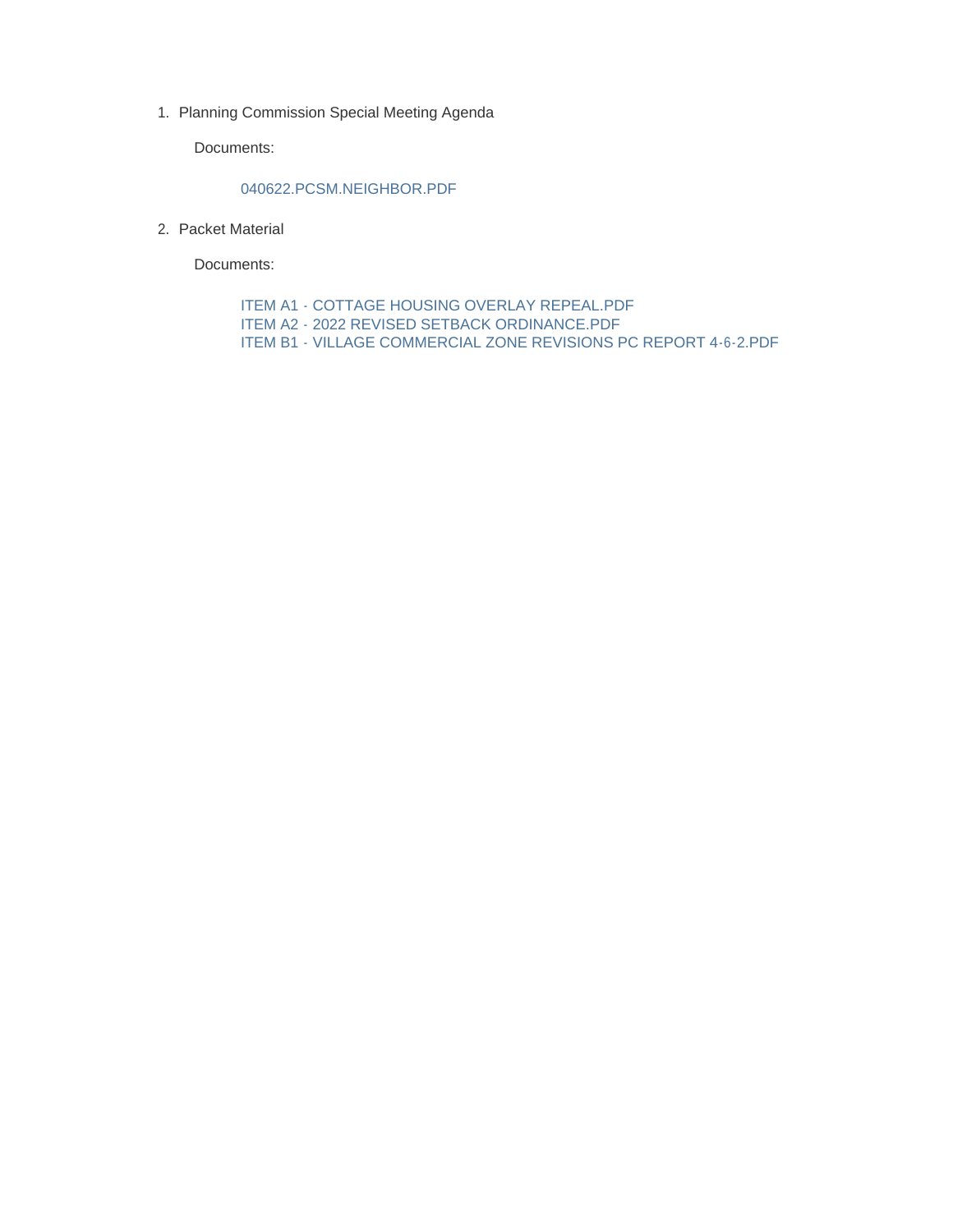

118 Lion Blvd ◦ PO Box 187 ◦ Springdale, UT 84767 ◦ (435) 772-3434

# **PLANNING COMMISSION NOTICE AND AGENDA THE SPRINGDALE PLANNING COMMISSION WILL HOLD A SPECIAL MEETING ON WEDNESDAY, APRIL 6, 2022 AT 5:00 PM**

#### **AT THE CANYON COMMUNITY CENTER, 126 LION BLVD – SPRINGDALE, UT 84767**

*A live broadcast of this meeting will be available to the public for viewing/listening only. Public comments for public hearing items may be made in person at the meeting or submitted two days prior to the meeting.* 

**\*\*Please see electronic login information below\*\***

#### **Approval of the agenda General announcements**

## **A. Action Items**

- **1. Public Hearing - Ordinance Revision:** Repeal of Chapter 10-13F Cottage Housing Development Overlay Zone
- **2. Public Hearing - Ordinance Revision:** Changes to the definition of "Setback" and related terms in Section 10-2-2, clarifications to setback standards for recreational facilities in Section 10-7A-4.

#### **B. Discussion / Non-Action Items**

**1. Ordinance Revision:** Continued discussion on potential changes to the VC zone.

## **C. Adjourn**

This notice is provided as a courtesy to the community and is not the official notice for this meeting/hearing. This notice is not required by town ordinance or policy. Failure of the Town to provide this notice or failure of a property owner, resident, or other interested party to receive this notice does not constitute a violation of the Town's noticing requirements or policies.

**\*\*To access the electronic webinar please click the Zoom link below:** 

[https://us02web.zoom.us/j/88992488521?pwd](https://us02web.zoom.us/j/88992488521?pwd=RmR4Z09iMUtweUJNOFY5ZEd2UlJYUT09) [=RmR4Z09iMUtweUJNOFY5ZEd2UlJYUT09](https://us02web.zoom.us/j/88992488521?pwd=RmR4Z09iMUtweUJNOFY5ZEd2UlJYUT09)

Meeting ID: 889 9248 8521 Passcode: 563418

One tap mobile US: +16699009128,,88992488521#

Dial by your location US: +1 669 900 9128

**NOTICE: In compliance with the Americans with Disabilities Act, individuals needing special accommodations or assistance during this meeting should contact Town Clerk Darci Carlson at 435.772.3434 at least 48 hours before the meeting.** 

*Packet materials for this meeting will be available at[: https://www.springdaletown.com/agendacenter](https://www.springdaletown.com/agendacenter)*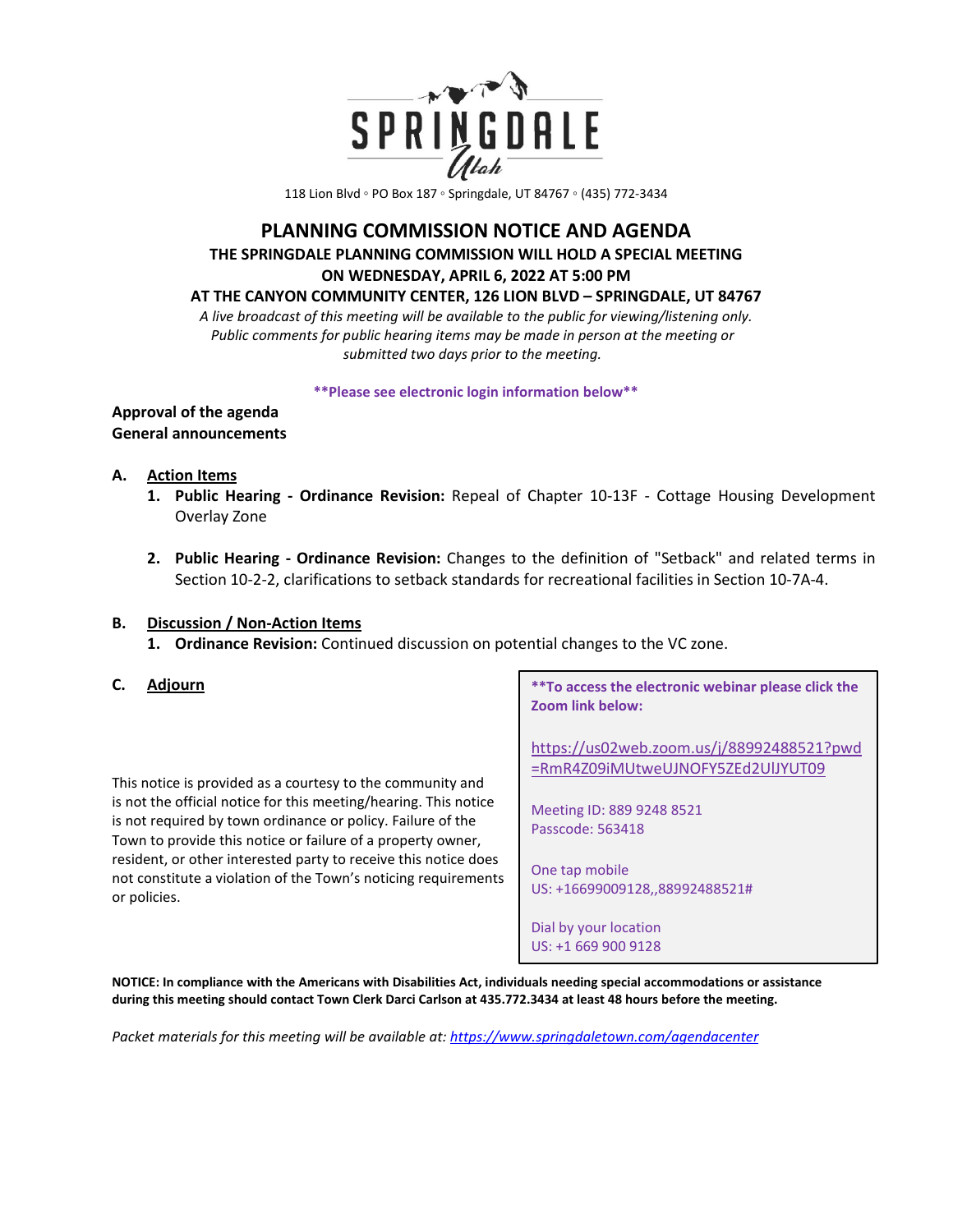

## **ORDINANCE 2022-\_\_\_**

# **An Ordinance of the Springdale Town Council repealing Chapter 10-13F Coage Housing Development Overlay Zone.**

**Whereas,** on February 14, 2018 the Springdale Town Council adopted Ordinance 2018-04 which created the Cottage Housing Development Overlay zone, and

**Whereas, the stated purpose of the Cottage Housing Development Overlay zone is "to further** Springdale's housing goals as detailed in the General Plan. Specifically, it is to promote lower cost housing in the private market by encouraging modest house sizes. This type of development will add to the diversity of the Town's housing stock and make available a type of housing that will be more affordable than standard large lot single family alternatives," and

**Whereas,** since the Cottage Housing Development Zone was adopted the Town has approved only one Cottage Housing project, and

**Whereas,** as demonstrated by the sole approved and constructed Cottage Housing development, changes in the residential real estate market since 2018 have made it difficult or impossible for developments in the Cottage Housing Development Overlay zone to promote the stated goal of providing lower cost housing in the private market. These changes include significant increases in construction costs, unprecedented demand for residential housing, and a statewide and nationwide lack of affordable housing, and

**Whereas,** the increased density and other development incentives allowed by the Cottage Housing Development have not produced the desired outcome of lower cost housing in the private market, but have resulted in significant negative impact on the Town's village character and atmosphere, and

**Whereas,** in order to preserve the Town's village character the Town Council finds it necessary to remove the allowances for increased density and other development incentives allowed by the Cottage Housing Development Overlay zone, and

**Whereas,** the required processes and public hearings required by Town Ordinance and State Law to make revisions to the land use ordinance have been completed,

**Therefore Be it Ordained** by the Springdale Town Council that Ordinance 2018-04 is repealed and Chapter 10-13F Cottage Housing Development Overlay Zone is removed from the Town Code in its entirety.

Passed and adopted this day of the state of the secomes effective upon approval by the Town Council and posting of the ordinance.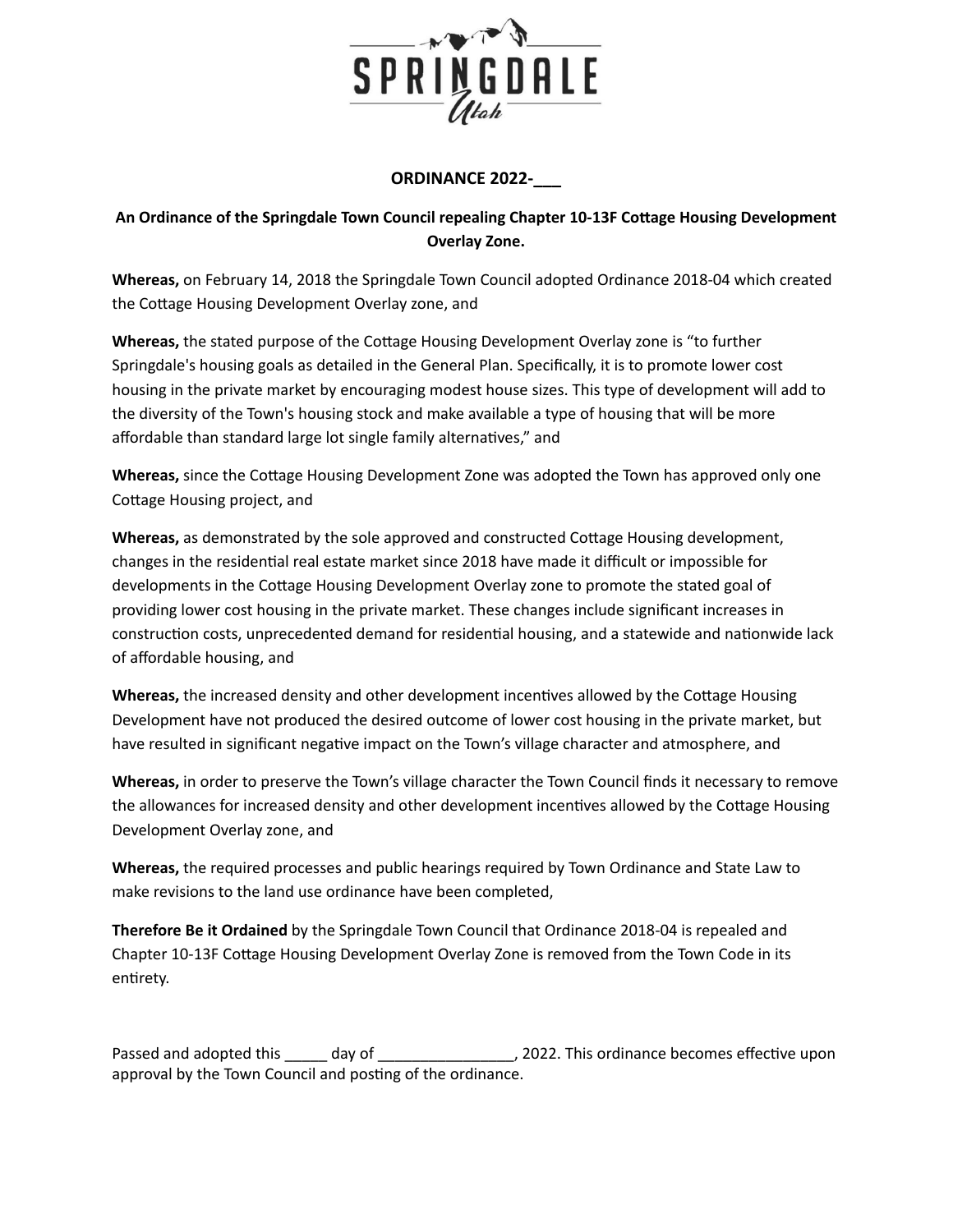

## **ORDINANCE 2022-\_\_\_**

# **An Ordinance of the Springdale Town Council clarifying the definion of "setback" and related terms in Section 10-2-2, and clarifying setback standards for recreational facilities in Section 10-7A-4.**

**Whereas,** the Springdale land use regulations establish minimum setback distances for structures and commercial recreational facilities, as well as standards for distances between buildings, and

**Whereas,** the Springdale Town Council desires to clarify the way setback distances are measured and to adopt additional setback and development standards for commercial recreational facilities, and

**Whereas,** the required processes and public hearings required by Town Ordinance and State Law to make revisions to the land use ordinance have been completed,

**Therefore Be it Ordained** by the Springdale Town Council that the follow revisions are made to Title 10 of the Town Code:

## *1. The following definions in secon 10-2-2 are amended as shown below:*

#### **10-2-2: DEFINITIONS:**

*Recreation, commercial:* The use of property for recreational facilities operated as a business and open to the general public for a fee. Also, the use of recreational facilities on a commercial property as an accessory to another commercial use, regardless of whether or not the facility is open to the general public.

*Setback, front:* A setback extending across the full width of a lot or parcel, having at no point a depth of less than the minimum required horizontal distance between the front lot line, or its tangent, and the closest permissible location of a vertical wallpermanent element of a building or structure. Said distance shall be measured by a line at right angles to the front lot line or its tangent.

*Setback, rear:* A setback extending across the full width of a lot or parcel, having at no point a depth of less than the minimum required horizontal distance between the rear lot line, or its tangent, and the closest permissible location of a vertical wallpermanent element of a building or structure. Said distance shall be measured by a line at right angles to the rear lot line or its tangent.

*Setback/yard:* A setback is a space on a lot or parcel to the front, rear or side of a building or structure, unoccupied and unobstructed by any building or structure or parking area from the finished grade upward, except as otherwise provided in this title. A yard may be considered as meeting the setback requirement without the requirement of additional open space. A "setback" is defined as the minimum allowable horizontal distance from a given point or line of reference such as a lot line to the nearest vertical wall or otherpermanent element of a "building" or "structure", as defined herein.

*Setback, side:* A setback between a building or structure and the side lot line extending from the required front yard to the required rear yard; the width of which side yard shall be measured horizontally from, and at right angles to, the nearest point on the side lot line toward the closest permissible location of a vertical wall permanent element of a building or structure.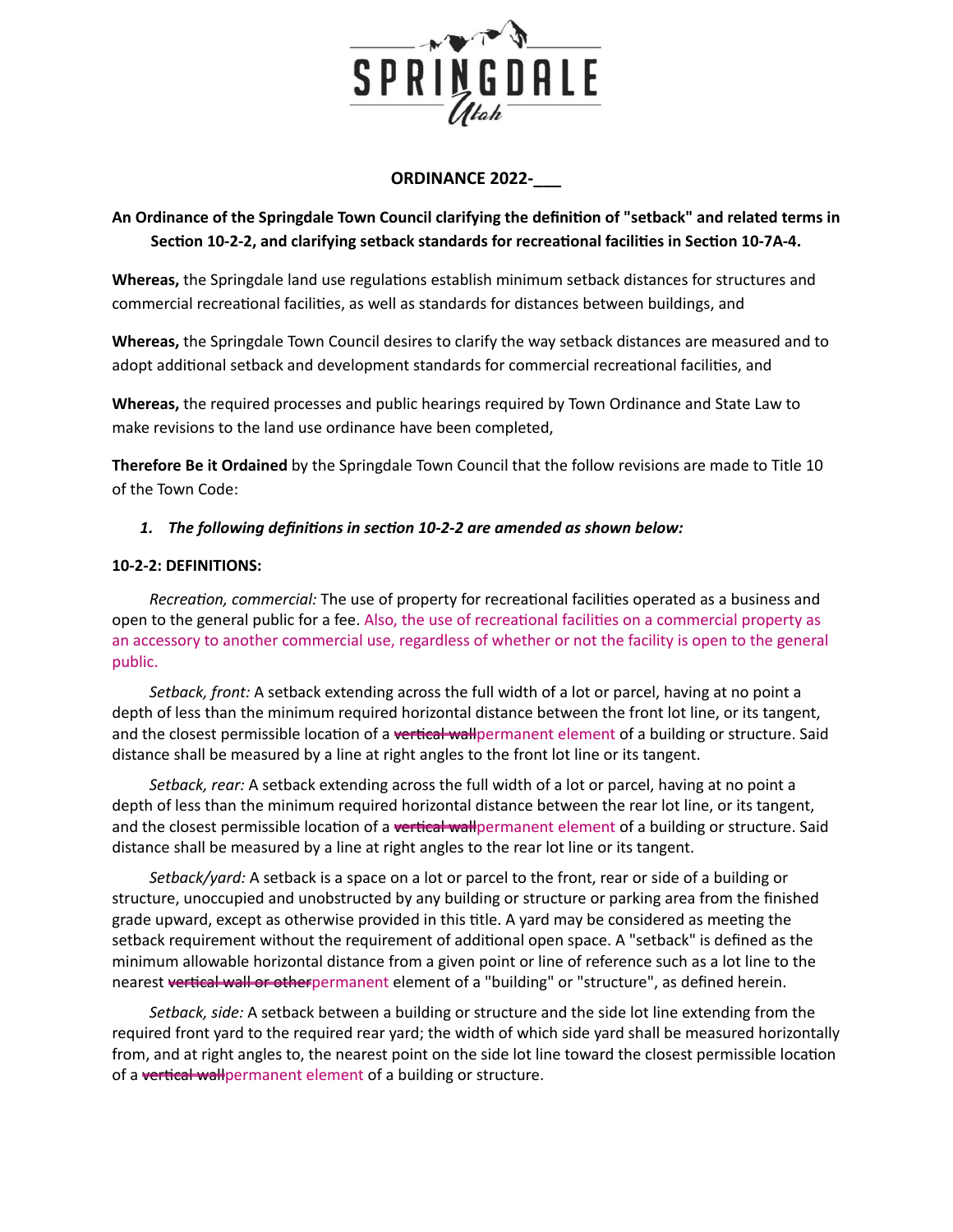## *2. Secon 10-7A-4 paragraph F is amended to read as follows:*

#### **10-7A-4: PERMITTED USE STANDARDS:**

F. Recreational facilities, commercial: Outdoor recreational facilities must be located at least 100 feet from any residentially zoned property. If located outdoors all portions of commercial recreational facilities must meet the following requirements:

1. Be located at least 100 feet from any residential zoned property.

2. Be screened on all sides facing a residentially zoned property within 100 feet with solid fencing at least eight feet in height and vegetation which will exceed twelve feet in height at maturity.

3. Where a building is placed between the recreational facility and the residentially zoned property the setback and screening requirements in subparagraphs 1 and 2 above do not apply, if:

a. The building is at least sixteen feet in height,

b. The building completely blocks the view of the recreational facility from all residentially zoned properties.

## *3. Secon 10-9A-11 is amended to read as follows:*

#### **10-9A-11: DISTANCE BETWEEN BUILDINGS:** *(FR ZONE)*

The minimum distance between a main building and any accessory structure on a parcel is as follows. This distance is measured between the furthest extension of a permanent element on each building:

| <b>Accessory Structure</b><br>Height |     | <b>Accessory Structure Size</b> | <b>Required Distance</b><br><b>Between Accessory</b><br>>Structure and Main<br><b>Building</b> |
|--------------------------------------|-----|---------------------------------|------------------------------------------------------------------------------------------------|
| Less than 10 feet                    | And | Less than 500 square feet       | 10 feet                                                                                        |
| Less than 16 feet                    | And | Less than 1,500 square feet     | 20 feet                                                                                        |
| 16 feet or more                      | or  | 1,500 square feet or more       | 30 feet                                                                                        |

#### *4. Secon 10-9B-10 is amended to read as follows:*

#### **10-9B-10: DISTANCE BETWEEN BUILDINGS:** *(VR ZONE)*

A main building and any accessory structure on a lot must be separated by at least the following minimum distances. This distance is measured between the furthest extension of a permanent element on each building:

| <b>Accessory Structure</b> | <b>Accessory Structure Size</b> | <b>Required Distance</b> |
|----------------------------|---------------------------------|--------------------------|
| <b>Height</b>              |                                 | <b>Between Accessory</b> |

Ordinance 2022-\_\_\_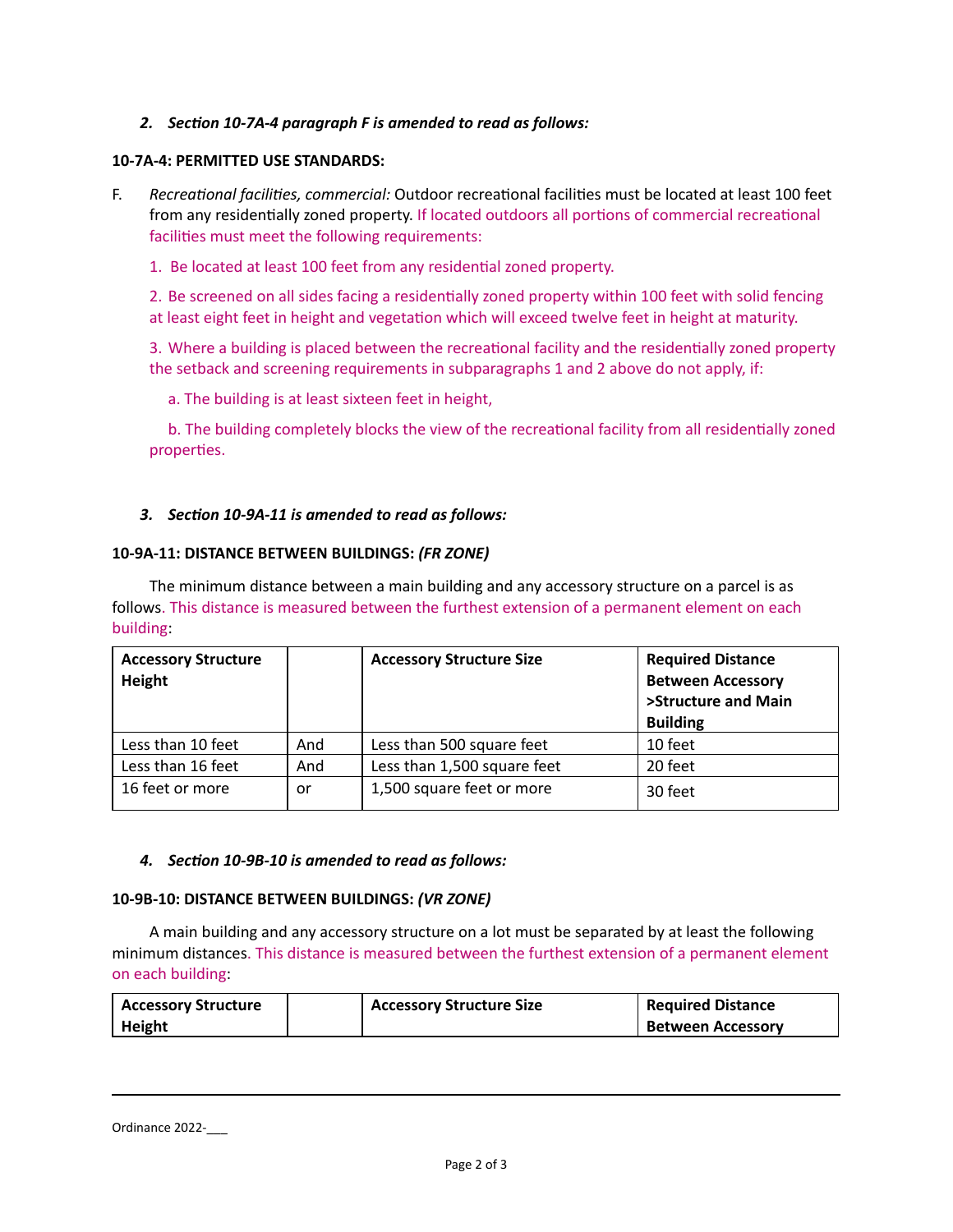|                   |     |                             | <b>Structure and Main</b><br><b>Building</b> |
|-------------------|-----|-----------------------------|----------------------------------------------|
| 10 feet or less   | and | 500 square feet or less     | 10 feet                                      |
| Less than 16 feet | and | Less than 1,500 square feet | 20 feet                                      |
| 16 feet or more   | or  | 1,500 square feet or more   | 30 feet                                      |

#### *5. Secon 10-11B-9 amended to read as follows:*

### **10-11B-9: DISTANCE BETWEEN BUILDINGS:** *(VC ZONE)*

The distance between any two buildings or structures on the same lot or parcel of land must be at least ten feet, if both buildings or structures being compared are less than or equal to 18 feet in height. For buildings or structures, either of which is greater than 18 feet in height, the distance required between two such buildings or structures must be at least 20 feet. The distance between buildings is measured between the furthest extension of a permanent element on each building.¶

## *6. Secon 10-12-9 is amended to read as follows:*

#### **10-12-9: DISTANCE BETWEEN BUILDINGS:** *(PU ZONE)*

A building or structure in the PU zone must be at least ten feet from any other building or structure on the same lot or parcel. The distance between buildings is measured between the furthest extension of a permanent element on each building.

Passed and adopted this \_\_\_\_\_ day of \_\_\_\_\_\_\_\_\_\_\_\_\_\_\_\_\_, 2022. This ordinance becomes effective upon approval by the Town Council and posting of the ordinance.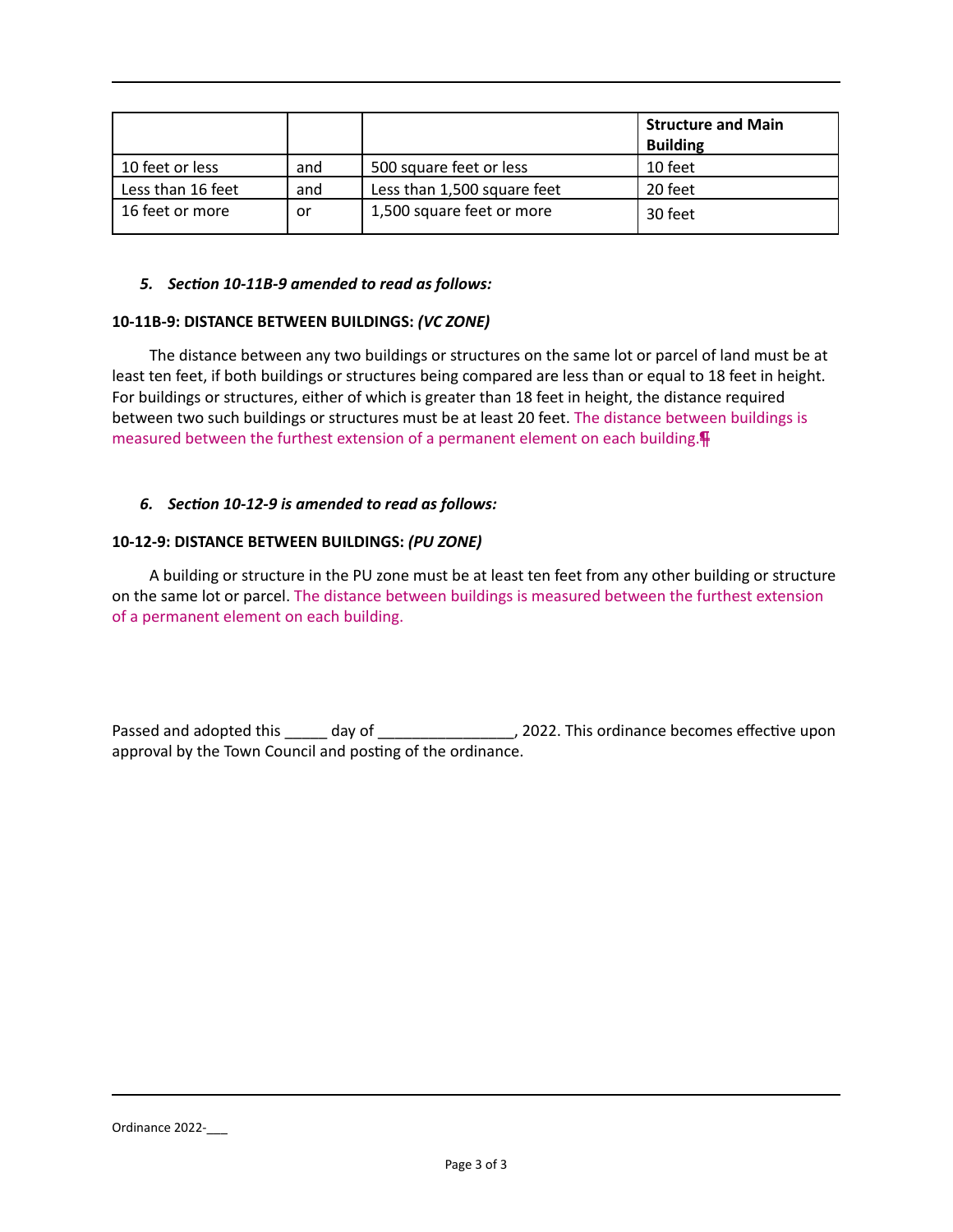

#### *Memorandum*

| To:   | <b>Planning Commission</b>                              |
|-------|---------------------------------------------------------|
| From: | <b>Thomas Dansie, Director of Community Development</b> |
| Date: | April 1, 2022                                           |
| Re:   | <b>Village Commercial Zone Revisions</b>                |

The Planning Commission has been discussing revisions to the Village Commercial zone for the past several work meetings. The purpose of these revisions is to make future development in the VC zone more consistent with the stated purpose of the VC zone:

*The village commercial (VC) zone is established to provide areas in the Town where low impact commercial and service uses may be harmoniously integrated with low and medium density residenal uses and preserve a village scale in the development thereof. Serving as a buffer area* between the low density VR and FR zones and the higher density CC zone, this zone is intended to *allow* for a lower density of buildings and structures and a lesser impact from noise, lighting and *acvity levels than those normally associated with commercial development. It is also intended to ensure buildings with a residenal character and scale, a feeling of open space around buildings and preservaon of public views of the area's natural and scenic beauty. (Town Code Secon 10-11B-1)*

These changes include:

- 1. Adopting a "net developable acreage" standard to determine allowable density on properties (impacts VC and CC zones).
- 2. Revising the building separation distance requirement in the VC zone.
- 3. Adopting a graduated setback based on building height in the VC and VR zones.
- 4. Adopting a single story restriction in conjunction with the graduated setback proposal (#3 above).

Commissioner Inghram has produced an outline to help guide the Commission's discussion on each of these proposals. This outline is attached. The Commission should refer to this outline to help ensure an efficient discussion on these topics.

## **ADDENDUM**

With reference to the graduated setback proposal, Commissioner Inghram references a view impact study done by staff. The following is a summary of that study.

Staff analyzed views of key visual features from a number of perspectives along SR9. These natural features are the Springdale Sandstone (the prominent red-brown cliff forming geologic unit midway up the lower foothills in the canyon) and the the Navajo Sandstone (the massive tan / buff cliff forming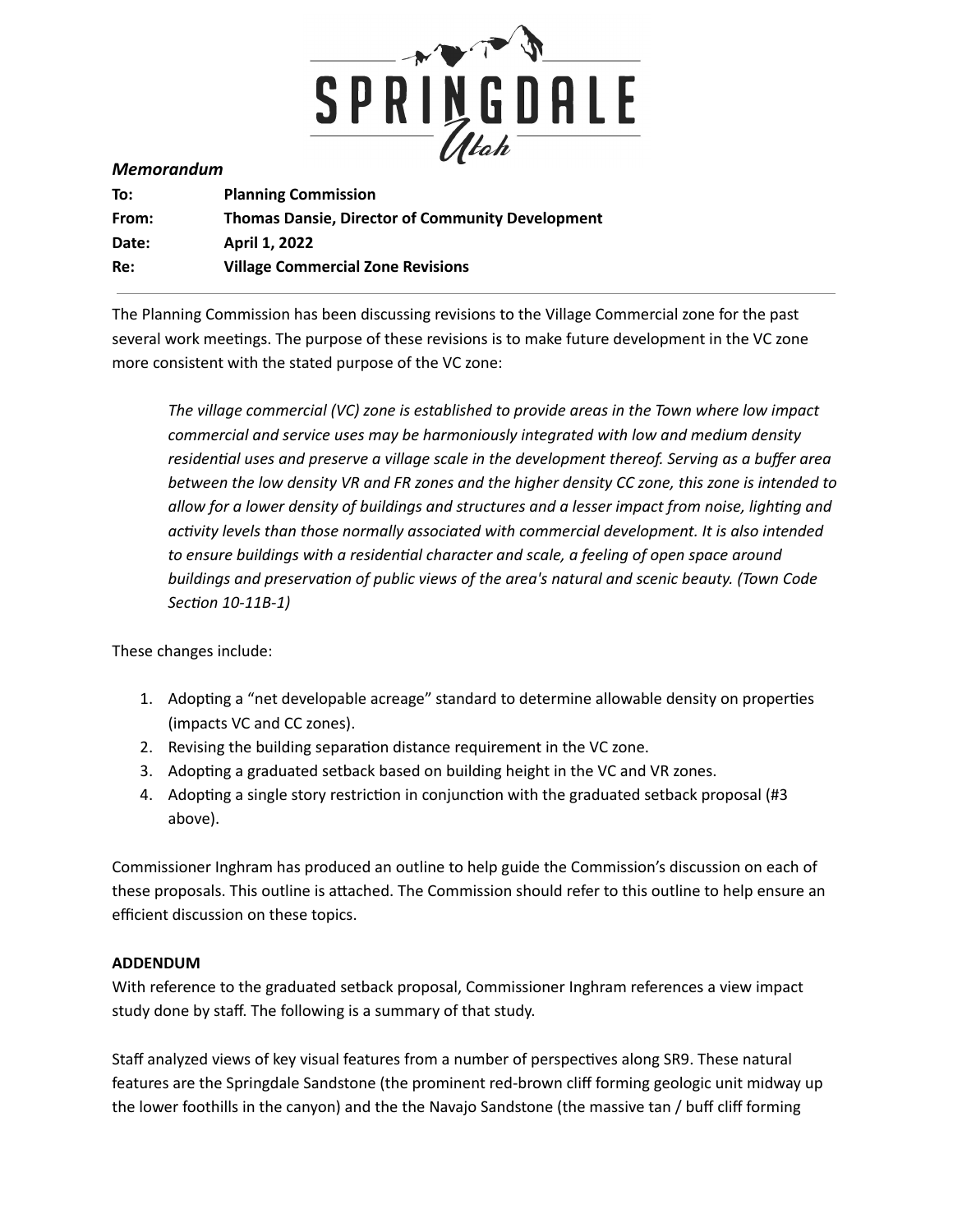geologic unit that makes up the cliff walls of Zion Canyon). Staff idenfied the view angles from the property line of various properties to these features. Based on those view angles staff calculated the maximum height of a building that would not impact the view of those features.

Based on this analysis staff has determined that even relatively low buildings (10 to 12 feet) placed at the minimum setback (30 feet) will impact the view of the Springdale Sandstone. Similarly, buildings between 14 and 16 feet in height placed at the front setback will impact the view of the Navajo Sandstone.

At a 40' foot setback buildings between 12 and 15 feet in height impact the view of the Springdale Sandstone, and buildings between 17 and 19 feet impact the view of the Navajo Sandstone.

At a 50' foot setback buildings between 14 and 17 feet in height impact the view of the Springdale Sandstone, and buildings between 19 and 23 feet impact the view of the Navajo Sandstone.

At a 60' foot setback buildings between 15 and 19 feet in height impact the view of the Springdale Sandstone, and buildings between 22 and 26 feet impact the view of the Navajo Sandstone.

Another method to conduct this analysis is to determine the maximum height of a structure at increased setback (40, 50, and 60 feet from the property line) that would not have additional view impact based on the specified height of a building placed at the minimum setback (30 feet). In other words, if the building at 30 feet will impact the view, how high can a building at a greater setback distance be without impacting the view any more than the building at a 30 feet setback. The results of this analysis are shown in the table below.

| 30' | 40'  | 50'  | 60' |
|-----|------|------|-----|
| 16  | 19.3 | 22.7 | 26  |
| 18  | 22   | 26   | 30  |
| 20  | 24.7 | 29.3 | 34  |

Based on this analysis, if a maximum building of 18 feet were allowed at a 30' setback, a 26 foot tall building (the max allowed in VC/VR) would have no additional view impact if placed 50 feet from the front property line.